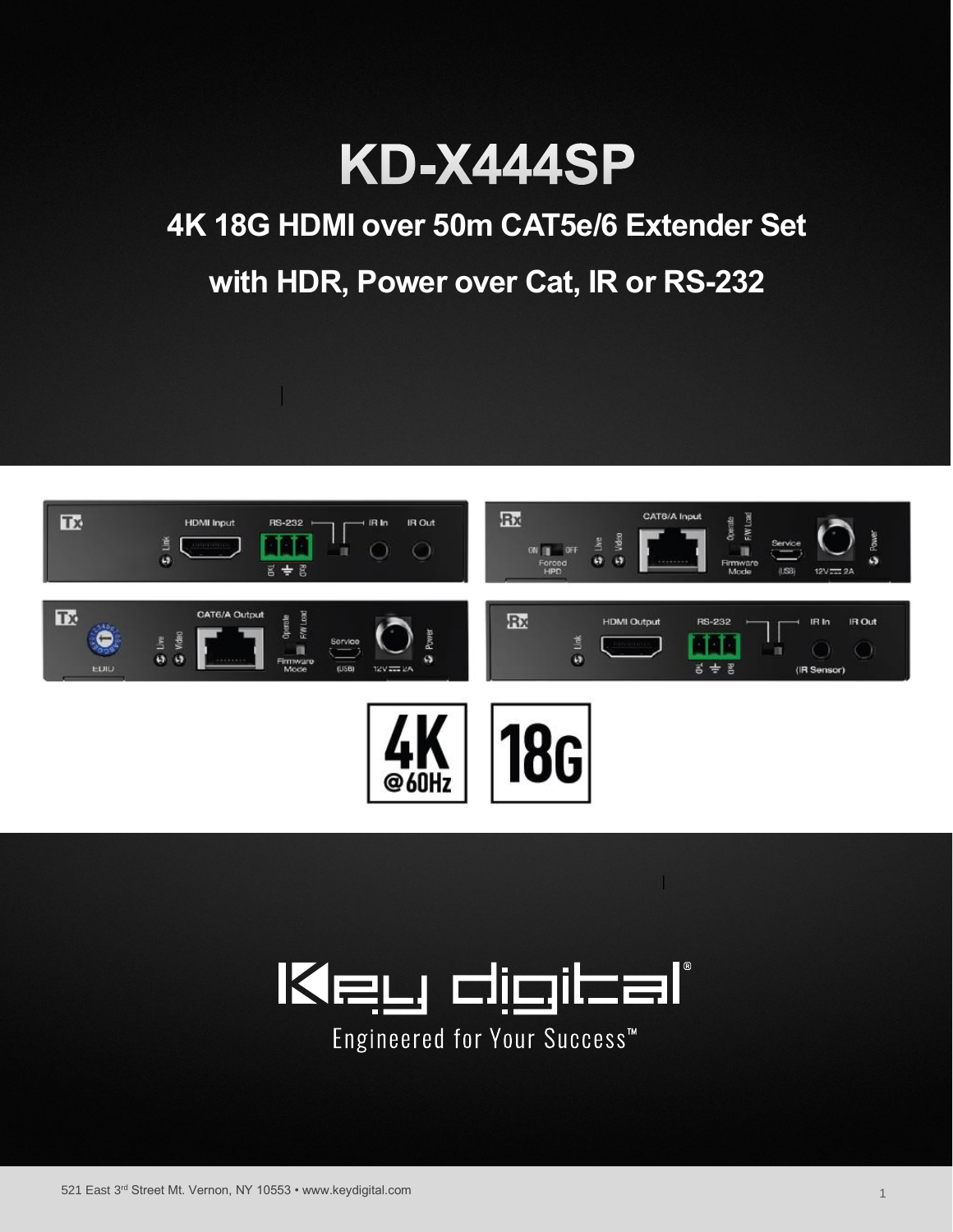#### Rev 1.1 – Jul, 2022

### **Table of Contents**

| About KD-X444SP                        | 3              |
|----------------------------------------|----------------|
| Application Diagram                    | $\overline{4}$ |
| <b>Quick Connection Guide</b>          | 5              |
| Connections, LEDs, Rotaries & Switches | 6              |
| <b>Rack Mounting</b>                   | 11             |
| Specifications                         | 11             |
| Product Warnings & Safety Instructions | 12             |



### **Operation Manual**

Please visit [www.keydigital.com](http://www.keydigital.com/) for the latest product documentation, firmware, control drivers and software downloads. Product features and specifications are subject to change without notice

**Always follow the instructions provided in this Operation Manual.**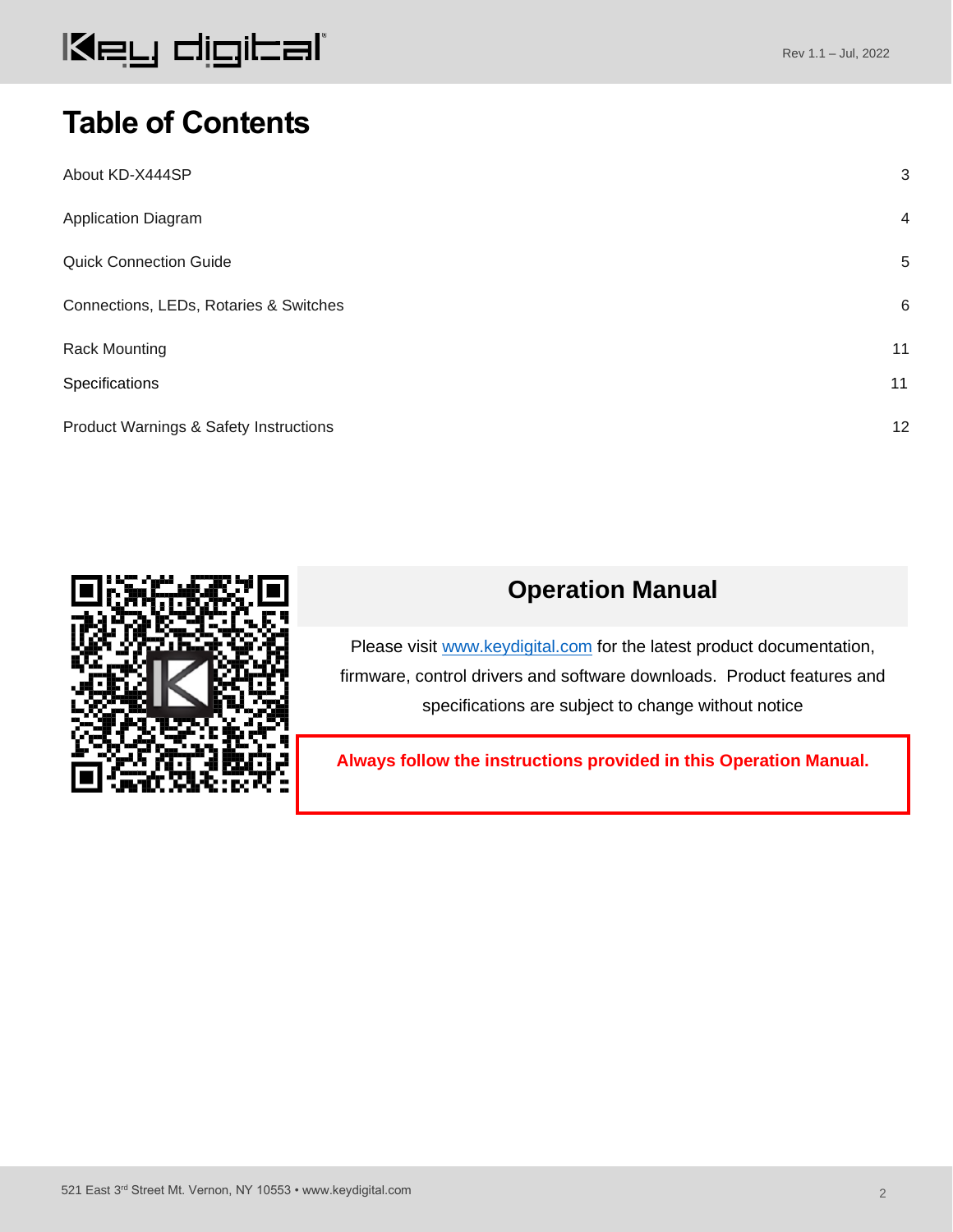## <span id="page-2-0"></span>**About KD-X444SP**

Key Digital® KD-X444SP is a 4K/UHD 18Gbps, HDCP2.2 compliant HDMI over CAT5e/6 Transmitter plus Receiver set for extension of digital video signals with the latest standards in resolution, HDR, and Chroma over a single CAT cable.

KD-X444SP extends video resolutions up to 4096x2160 at 60hz with 4:4:4 chroma sub-sampling over a single CAT5e/6 cable up to 164ft (50m).

In addition to HDMI AV, KD-X444SP carries IR or RS-232 for controlling remotely located equipment. An IR sensor and IR emitter are included, and the Tx unit's IR Input port supports Serial IR input directly from a control system / IR block. With Power over CAT (PoC), only one power supply is needed, and it may be connected at either unit for ease of installation.

KD-X444SP features Key Digital's proprietary Full Buffer Technology software suite, with EDID handshake management, fixed hot plug detection, HDCP authentication to the connected source, and TMDS signal reclocking for installation with long cabling or many connectivity layers.

### **Key Features**

- **Single CAT5e/6 UTP/STP Extension:** Fully automatic equalization, and amplification depending on cabling length.
- **4K Resolution Support:** 4096x2160 or 3840x2160 24/25/30/60hz at 4:4:4 (signals up to 18Gbps bandwidth).
- **Flexible Power over CAT (PoC):** Only one power connection needed. Tx may power Rx, or Rx may power Tx.
- **Visually Lossless Compression:** 18G enabling technology applied to all video formats exceeding 10.2Gbps to accommodate transmission channel.
- **Low Profile:** Super slim chassis design.
- **Signal Extension via CAT5e/6:** 
	- o **4K/UHD (18G) and 1080p:** Up to 164ft / 50m
- **10G Pass-thru:** Mode enables uncompressed 10.2Gbps signal extension.
- **HDR10 (High Dynamic Range):** More life-like images through a greater range of luminance.
- **HDCP 2.2:** Compliancy up to HDCP 2.x and backward compliant
- **Deep Color Support:** Up to UHD/4K 30Hz 4:4:4/12 bits or 60Hz 4:4:4/8 bit
- **IR Sensor:** Sensor powering via +5V on IR In ports collects line-of-sight IR from remote(s) without external IR connecting block.
- **Up/Down IR:** Two channels of IR enable control to/from devices or control systems connected to Tx and Rx units.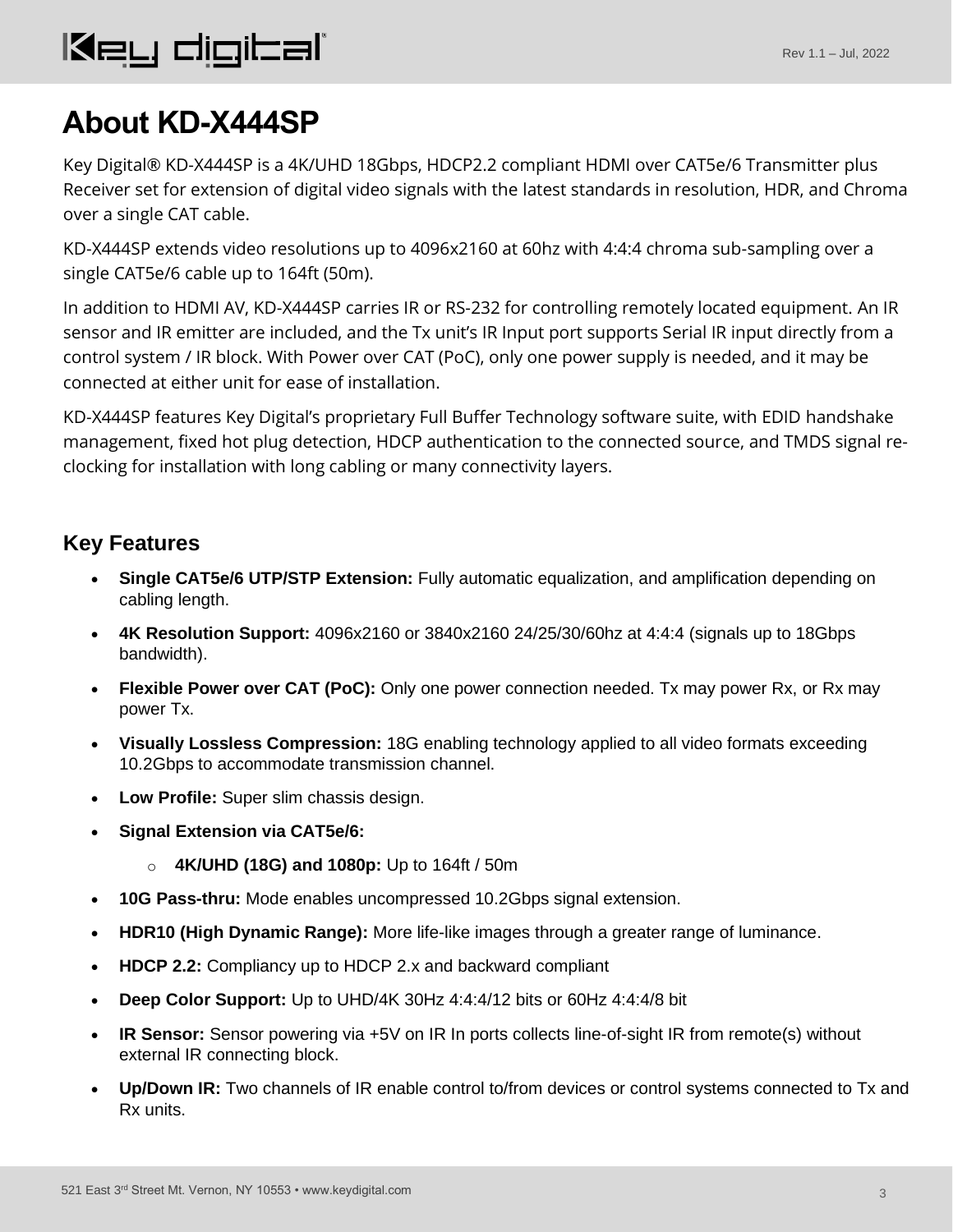#### • **RS-232:** Bi-Directional control to/from Tx and Rx unit on Phoenix connector..

- **Full Buffer Technology:** Key Digital's proprietary suite of EDID, HDCP, TMDS, and HPD management to overcome Pro AV installation obstacles.
- **EDID Management:** Internal library with 14 internal EDID handshakes including 4K with HDR in addition to native EDID data copied from CAT5e/6 or HDMI pass-thru outputs.
- **HDCP Authentication:** HDCP sources are authenticated by HDCP key on transmit unit, for one-to-one topology.
- **Hot Plug Detection Control:** Enables integrator to choose if active signal voltage is forced to connected display/output device.
- **TMDS Re-Clocking:** Re-generation of TMDS (AV signal) channel data at Transmit unit for brand new AV signal.
	- o **Surround Audio Support:** Up to Dolby®, DTS™ (formats up to 5.1/6.1)

#### **Accessories**

- 1x 12V/2A, 24W DC Power Supply (Screw-In Type). SKU: KD-PS12V2ASC
- 1x IR Emitter
- 1x IR Sensor

• 4x Mounting Brackets

Key digital'

### **Application Diagram**

<span id="page-3-1"></span><span id="page-3-0"></span>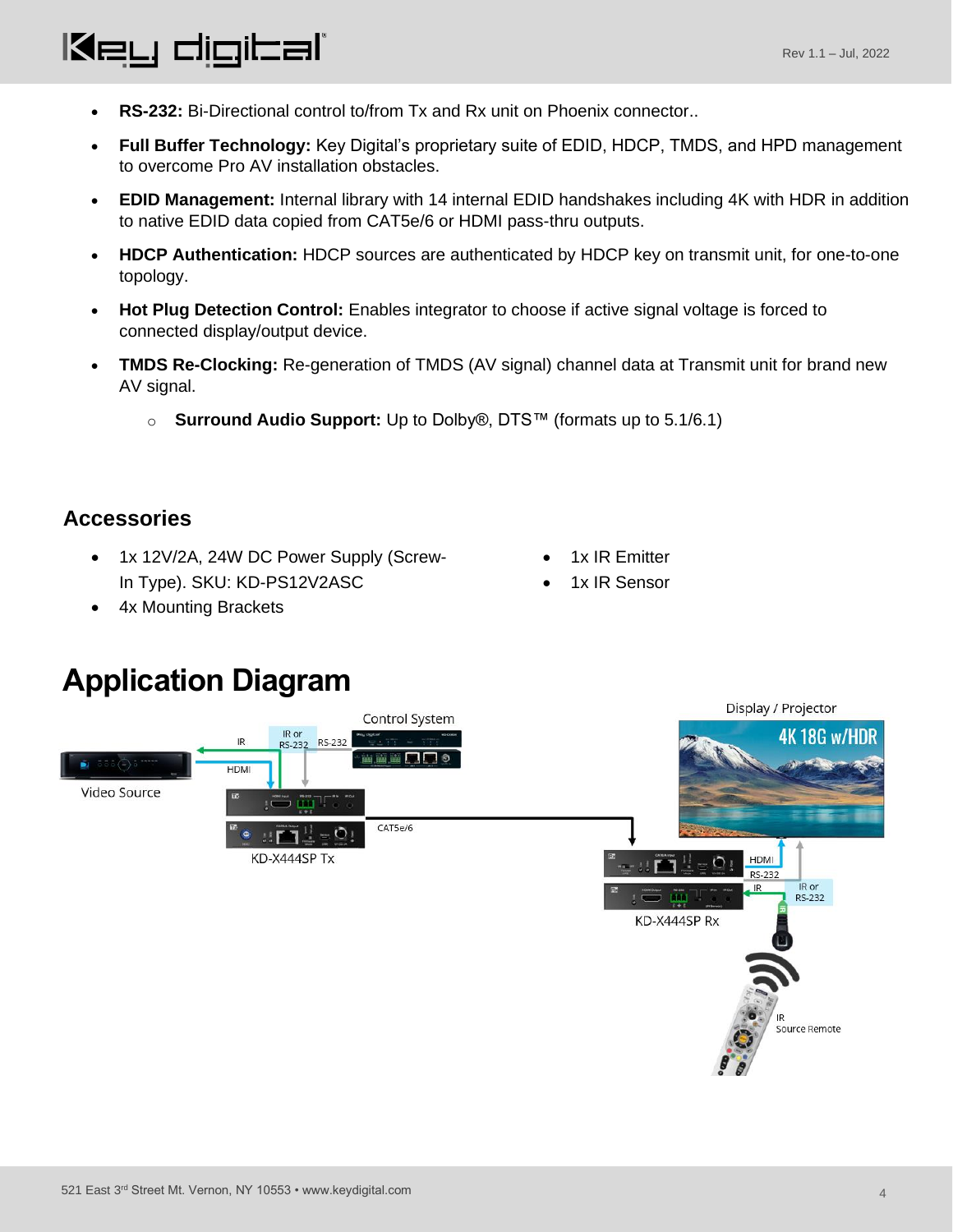### **Quick Connection Guide**

#### **Begin with the Tx and Rx units and all input / output devices turned off with power cables removed**

- 1. Connect your HDMI source to the input port of the Tx unit.
- 2. Connect your HDMI display to the output port of the Rx unit.
- 3. Connect a CAT5e/6 cable between Tx and Rx unit. Use 568-B termination.
- 4. Connect IR emitter from the IR Out port of the Tx or Rx unit and mount over the IR receptor of the device you wish to control.
- 5. IR Input is specific on the Tx and Rx unit.
	- a. The Tx unit supports hard-wired / serial IR connections only with the following pinout:

| IR In            | Tip       | <b>Ring</b> | <b>Sleeve</b> |
|------------------|-----------|-------------|---------------|
| <b>Serial IR</b> | $IR$ $In$ | N/C         | Ground        |

- b. The Rx units supports connection with the included IR Sensor only. Mount the sensor in a location to easily collect line of sight IR signals from remotes.
- 6. Connect RS-232 from your control system or computer.
	- a. TxD from the Controller connects into RxD of the extender
	- b. RxD from the Controller connects into TxD of the extender
	- c. Ground from the Controller connects into Ground of the extender
- 7. BEFORE connecting power supply to power outlet, screw-in the power supply to the Tx or Rx unit. AFTER all connections are made, plug-in power supply to power outlet
- 8. Power on source and display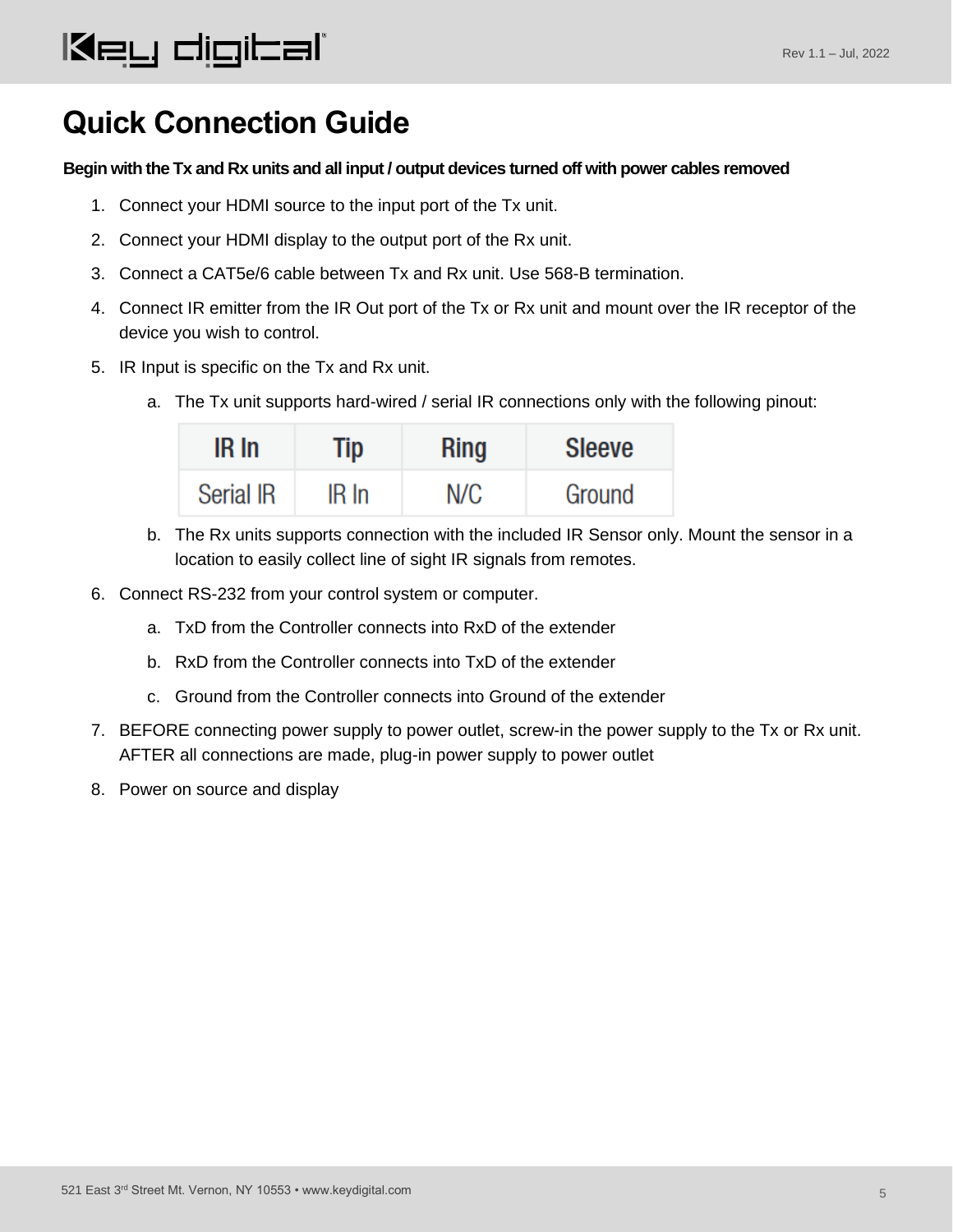### <span id="page-5-0"></span>**Connections, LEDs, Rotaries & Switches**

### **HDMI Input and Output**



**HDMI Input:** Using a short HDMI cable, connect your source device.

**HDMI Output:** Using a short HDMI cable, connect your display device.

- For DVI-D/DVI-I sources or monitors, use appropriate adapters. For Display Port, use active converters.
- Supports up to UHD/4K @ 50/60 fps [4:4:4], 18Gbps signals. See Supported standard 4K Video Formats table
- Supports HDR10
- Compliant with HDCP 2.2 and previous

#### **Supported standard 4K Video Formats:**

|   | <b>Resolution</b>              | <b>Bandwidth</b> |
|---|--------------------------------|------------------|
| 1 | 4K@24/25/30 [4:4:4] 8bit       | $<$ 10.2Gbps     |
| 2 | 4K@24/25/30 [4:2:2] 8/10/12bit | $< 10.2$ Gbps    |
| 3 | 4K@50/60 [4:2:0] 8bit          | $< 10.2$ Gbps    |
| 4 | 4K@24/25/30 [4:4:4] 10/12bit   | $<$ 18 Gbps      |
| 5 | 4K@50/60 [4:2:2] 8/10/12bit    | $<$ 18 Gbps      |
| 6 | 4K@50/60 [4:2:0] 10/12bit      | $<$ 18 Gbps      |
| 7 | 4K@50/60 [4:4:4] 8bit          | $<$ 18 Gbps      |

### **CAT6/A Output and Input**



Connect Tx unit's CAT6/A Output port to Rx unit's CAT6/A Input port using CAT5e/6 UTP or STP in 568-B termination.

- 4K/UHD (18G) Extension
	- o with CAT5e/6: Up to 230ft / 70m
	- o with CAT6A STP: Up to 328ft / 100m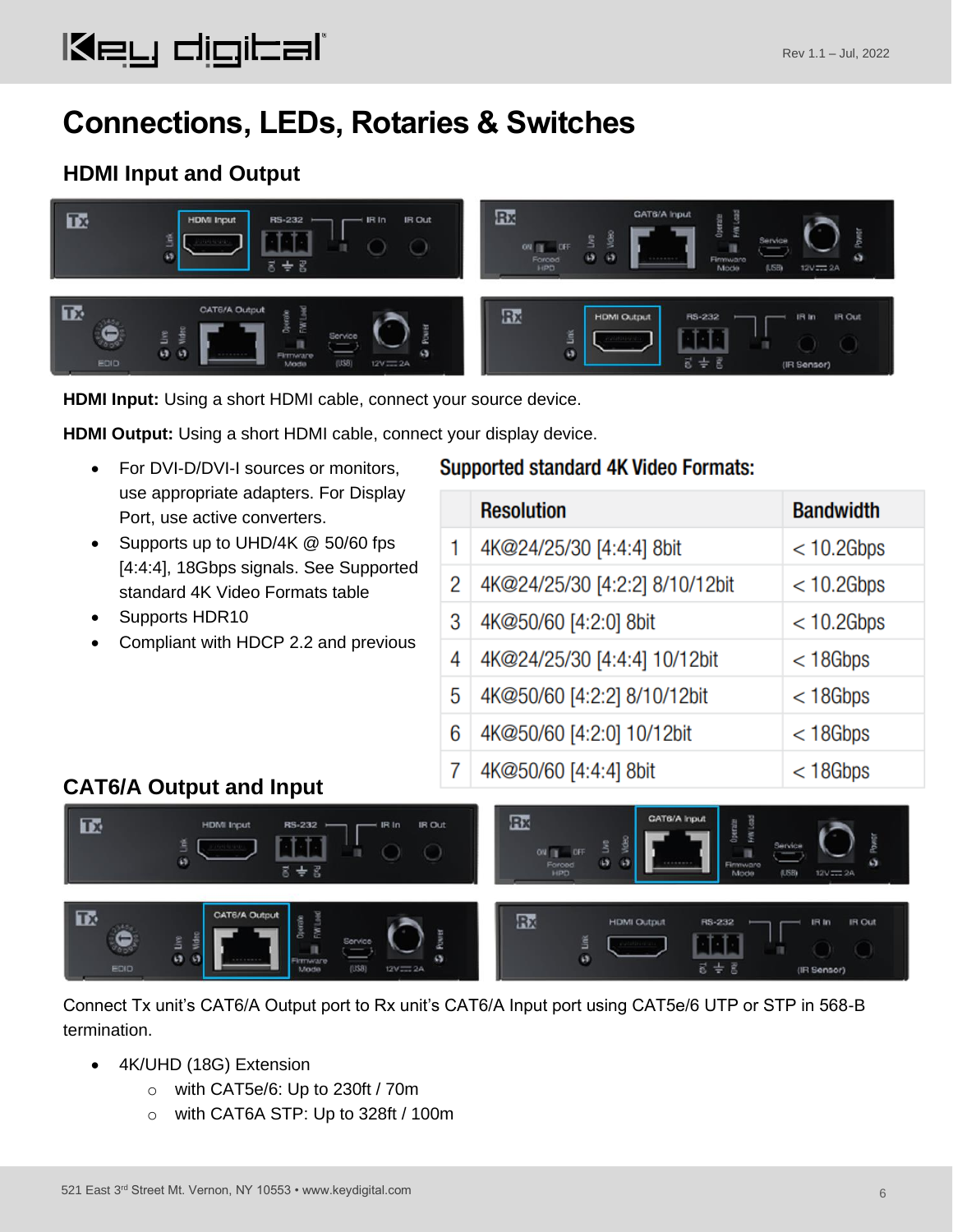

- 1080p Extension
	- o with CAT5e/6: Up to 230 ft / 70m
	- o with CAT6A STP: Up to 328ft / 100m
- Supports Dolby<sup>®</sup>, DTS (5.1 formats max)
- <span id="page-6-0"></span>• Connect to KD-X444SP only. Damage will occur if connected to non-KD-X444SP products and warranty will be void.

#### **IR, RS-232 Ports and Selection Switch**



Select RS-232 or IR control extension as desired. RS-232 and IR may not be extended simultaneously.

- If IR is selected, both IR In and IR Out ports may be utilized simultaneously.
- **The Tx unit's IR In** supports a hard-wired / Serial IR from a control system / IR block only. The incoming IR signal is output on the Rx unit's IR Out port.
	- $\circ$  Pinout of Tx unit IR In port:

| IR In            | Tip      | <b>Ring</b> | <b>Sleeve</b> |
|------------------|----------|-------------|---------------|
| <b>Serial IR</b> | $IR \ln$ | N/C         | Ground        |

- **The RX units IR In** supports connection with the included IR sensor only. The incoming IR signal is output on the Tx unit's IR Out port.
- **RS-232** control extension:
	- o TxD from the Controller connects into RxD of the extender
	- o RxD from the Controller connects into TxD of the extender
	- o Ground from the Controller connects into Ground of the extender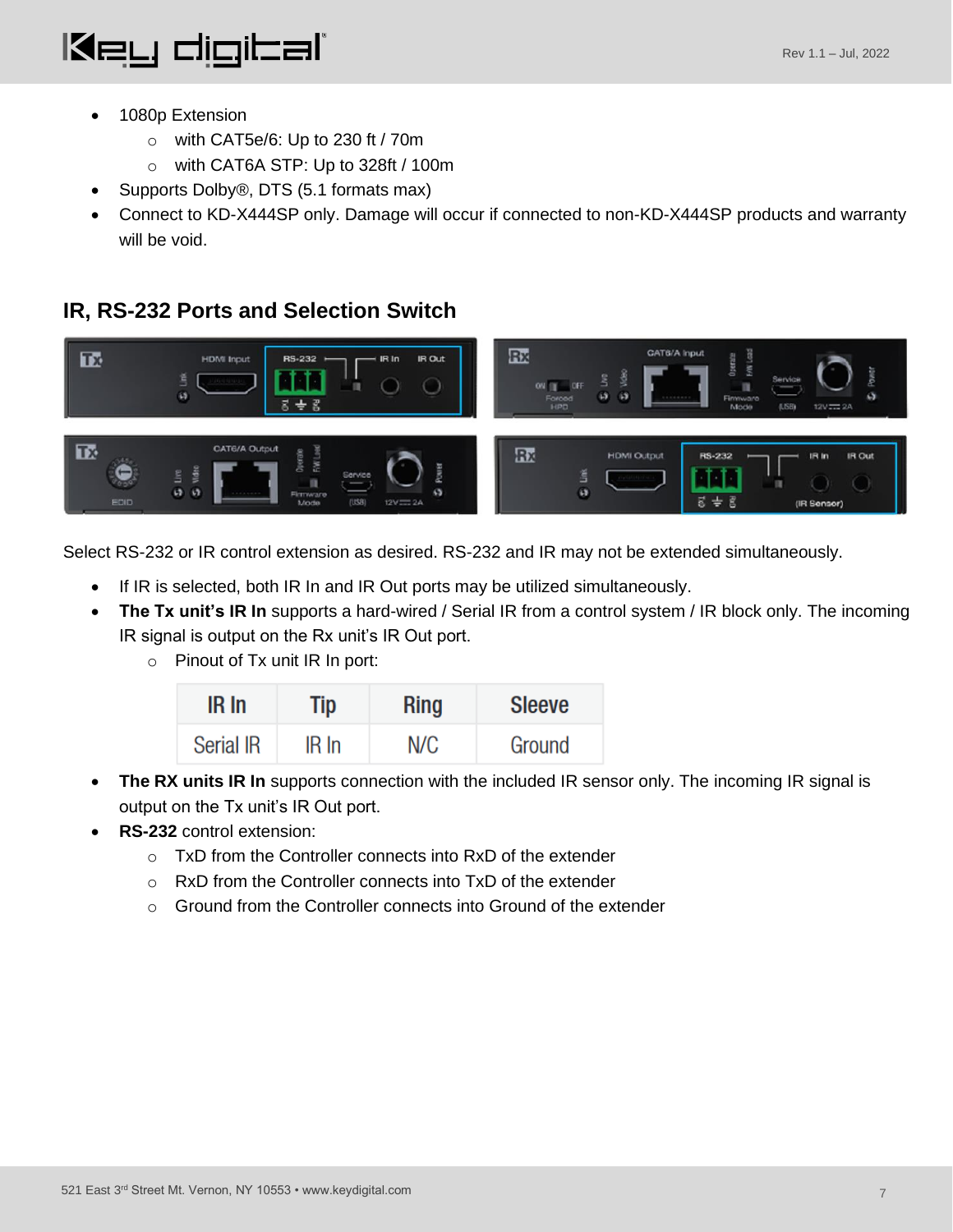#### **EDID Management Rotary**



Use the EDID rotary if you wish for your source to output a different video resolution and audio format

- The default EDID handshake setting is "A" (4Kx2K@60, 18G, HDR, 2ch audio).
- If setting 0 is selected, the Rx unit collects the EDID handshake from the connected display and a handshake is provided to the source that is similar to the EDID file of the display, but within KD-X444SP's capabilities.

| <b>Position</b> | <b>EDID Handshake Description</b>   |
|-----------------|-------------------------------------|
| 0               | Auto EDID from KD-X444LPRx          |
| 1               | 1920x1080p, 2CH AUDIO               |
| 2               | 1920x 1080p, DOLBY/DTS 5.1          |
| 3               | 1920x 1080p, HD AUDIO               |
| 4               | 1920x 1200p, 2CH AUDIO              |
| 5               | 1920x 1200p, DOLBY/DTS 5.1          |
| 6               | 1920x 1200p, HD AUDIO               |
| 7               | 4Kx2K@60, 10.2G, HDR, 2CH AUDIO     |
| 8               | 4Kx2K@60, 10.2G, HDR, DOLBY/DTS 5.1 |
| 9               | 4Kx2K@60, 10.2G, HDR, HD AUDIO      |
| А               | 4Kx2K@60, 18G, HDR, 2CH AUDIO       |
| B               | 4Kx2K@60, 18G, HDR, DOLBY/DTS 5.1   |
| c               | 4Kx2K@60, 18G, HDR, HD AUDIO        |
| D               | 1280x720p@60 DVI                    |
| E               | 1920x1080p@60 DVI                   |
| F               | Copy EDID from HDMI Pass-through    |

• Although it is not necessary, power cycling the Tx unit and HDMI source may help the detection of the newly selected handshake.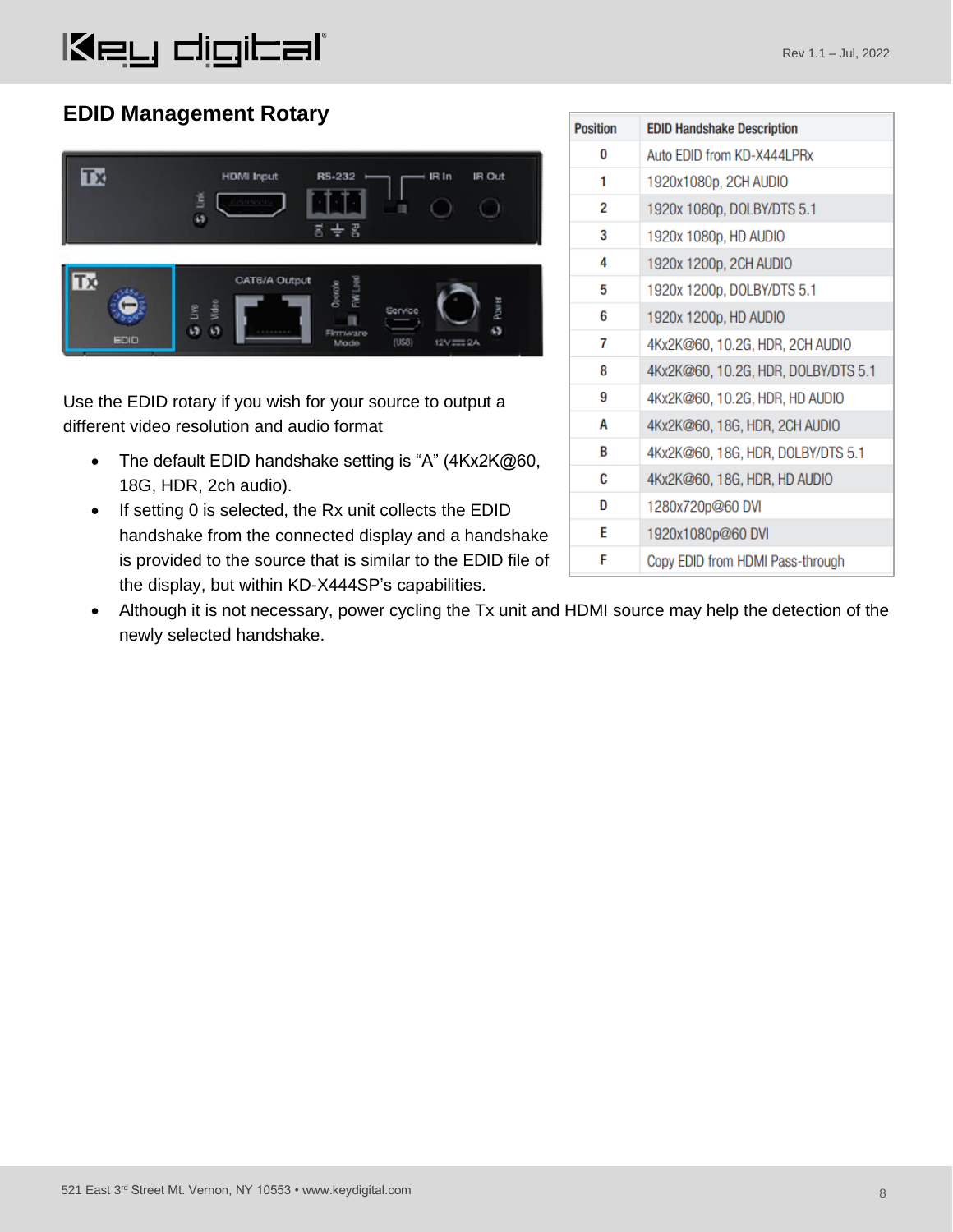#### **Forced HPD Switch**



Troubleshooting tool to help overcome installation obstacles.

- In cases of many connectivity layers or use with non-standard devices, hot plug detection (HPD) voltage may be lost or drop below detectable levels and lead to a "no source connected" error message and/or no image on the connected display.
- If set to ON, Hot Plug Detection (HPD) voltage is fixed at the HDMI connection of the Rx unit. The connected display will be fed a constant voltage to inform the device that a partner is always connected and active.
- If set to OFF, Hot Plug Detection (HPD) voltage is passed thru from connected source to the display

#### **USB Service Port, Operate / FW Load Switch**



Used for firmware updates only.

- Ensure that the Firmware Mode switch is set to **Operate** on the Tx and Rx units for proper functionality.
- Consult with Key Digital Technical Support [\(tech@keydigital.com\)](mailto:tech@keydigital.com) before upgrading firmrware.
- USB to RS-232 interface required. Not included.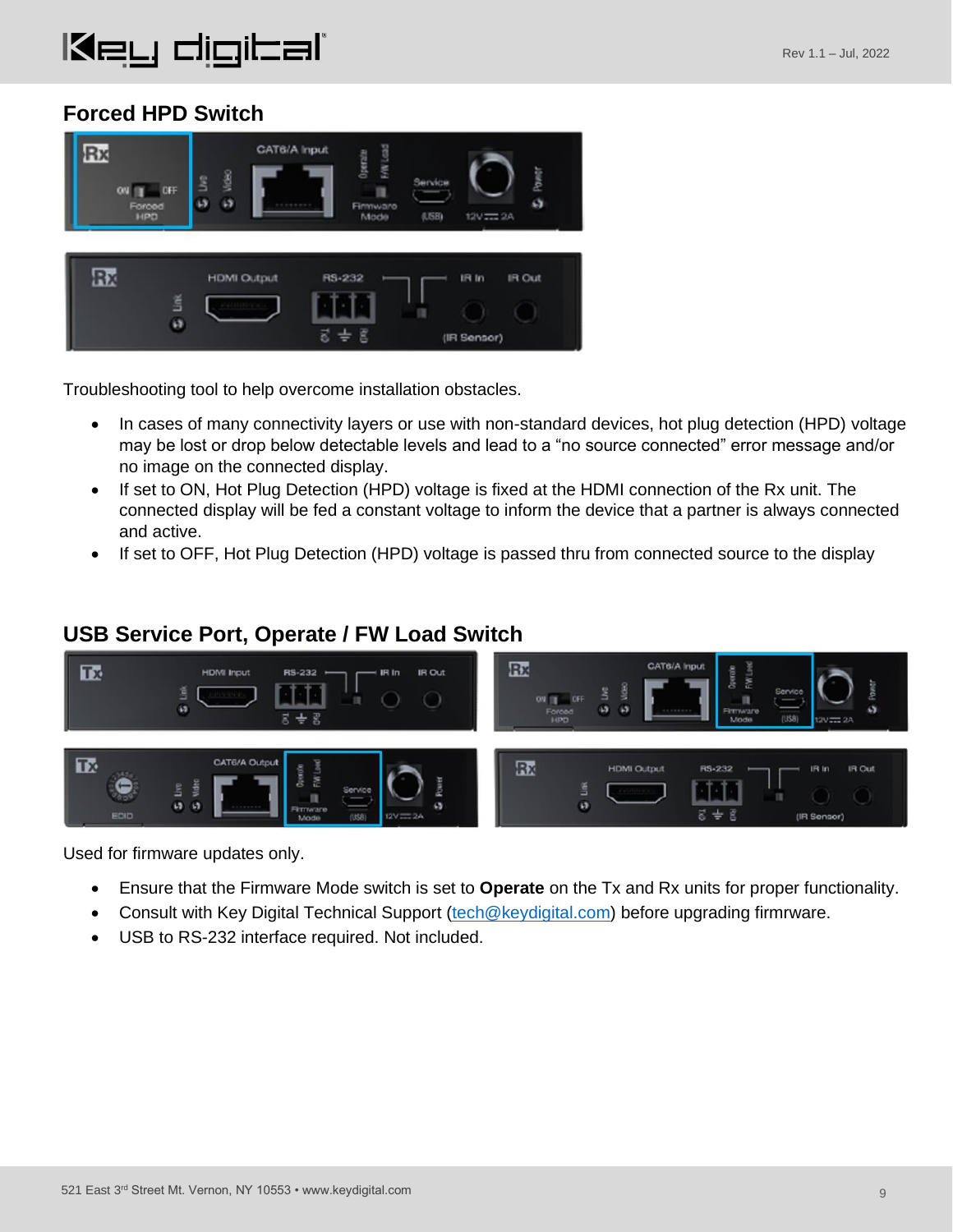#### **Power Connection**



- 12V/2A (24W) power supply
- Only one power connection needed. May be connected at Tx or Rx unit
- Flexible Power over CAT (PoC). Tx may power Rx, or Rx may power Tx.
- Not compatible with third-party PoC devices

#### **LED Indicators**



- Power (**Green**)
	- $\circ$  Solid illumination during power on state, as provided by healthy connection with power supply and healthy PoC extension.
	- o Steady blink if unit has a power short
- HDMI Link (**Blue**)
	- $\circ$  Tx Unit HDMI Input: Solid illumination from active signal from connected source
	- $\circ$  Rx Unit: Solid illumination from active incoming signal from the connected TX and active Hot Plug Detection voltage from connected display/output device.
- Live (**Yellow**)
	- o Steady blink from healthy unit CPU state
- Video (**Orange**)
	- $\circ$  Illumination with active TMDS (video + audio) signal is extended
	- $\circ$  Off with no TMDS (video + audio) signal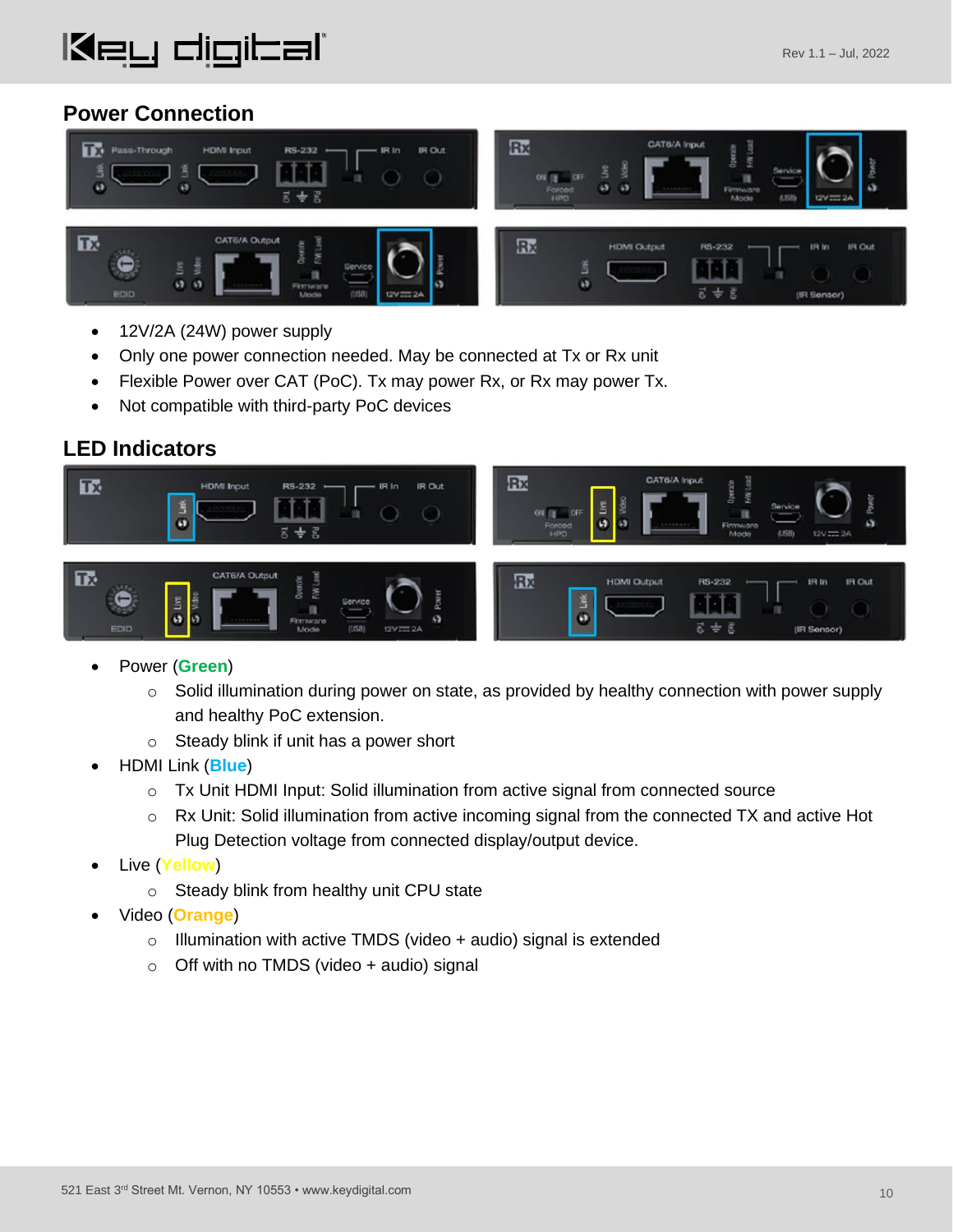## <span id="page-10-0"></span>**Rack Mounting**

In addition to mounting with the supplied L-Brackets, multiple KD-X444SP units may be mounted in KD-SMS16 using the side mounting screws. KD-SMS16 is a mounting shelf for Key Digital units with side mounting screw spacing of 2.912", 2.582", or 2.252".

Do NOT exceed 12 units as doing so will result in unit damage by overheating.



## <span id="page-10-1"></span>**Specifications**

### **Technical**

- Inputs Tx (Each): 1 HDMI, 1 IR, 1 RS-232
- Outputs Tx (Each): 1 CAT6/6A, 1 IR, 1 RS-232
- Inputs Rx (Each): 1 UHDoTP, 1 IR, 1 RS-232
- Outputs Rx (Each): 1 HDMI, 1 IR, 1 RS-232
- Bandwidth: TMDS bandwidth 18Gbps
- Deep Color Support: Digital video formats in Deep Color Mode up to 12 bits per color
- DDC Communication: EDID and HDCP Bidirectional buffering from Display to Source

#### **General**

- Regulation: CE, RoHS, WEEE, EAC
- Enclosure: Black Metal
- Product Dimensions (ea) (LxWxH): 4.3" x 4.12" x 0.82" (109.2 x 104.6 x 20.8mm)
- HDMI Connector: Type A, 19 Pin Female
- RJ45 Connector: Shielded Link Connector, Proprietary TMDS, IR, RS-232 extension technology
- IR In & Out Connectors (Each): 3.5mm
- RS-232 Connector: 3-pin phoenix
- Power: (1) 12V/2A, 24W DC Power Supply (Screw-In Type). 100-240VAC, 50-60Hz. Interchangeable transformer plug with screw-in connector. SKU: KD-PS12V2ASC
- Product Weight (ea): 0.595 lbs (0.27 KG)
- Package Dimensions (LxWxH): 10.24" x 5.67" x 3.15" (260 x 144 x 80mm)
- Package Weight: 2.34 lbs (1.06 KG)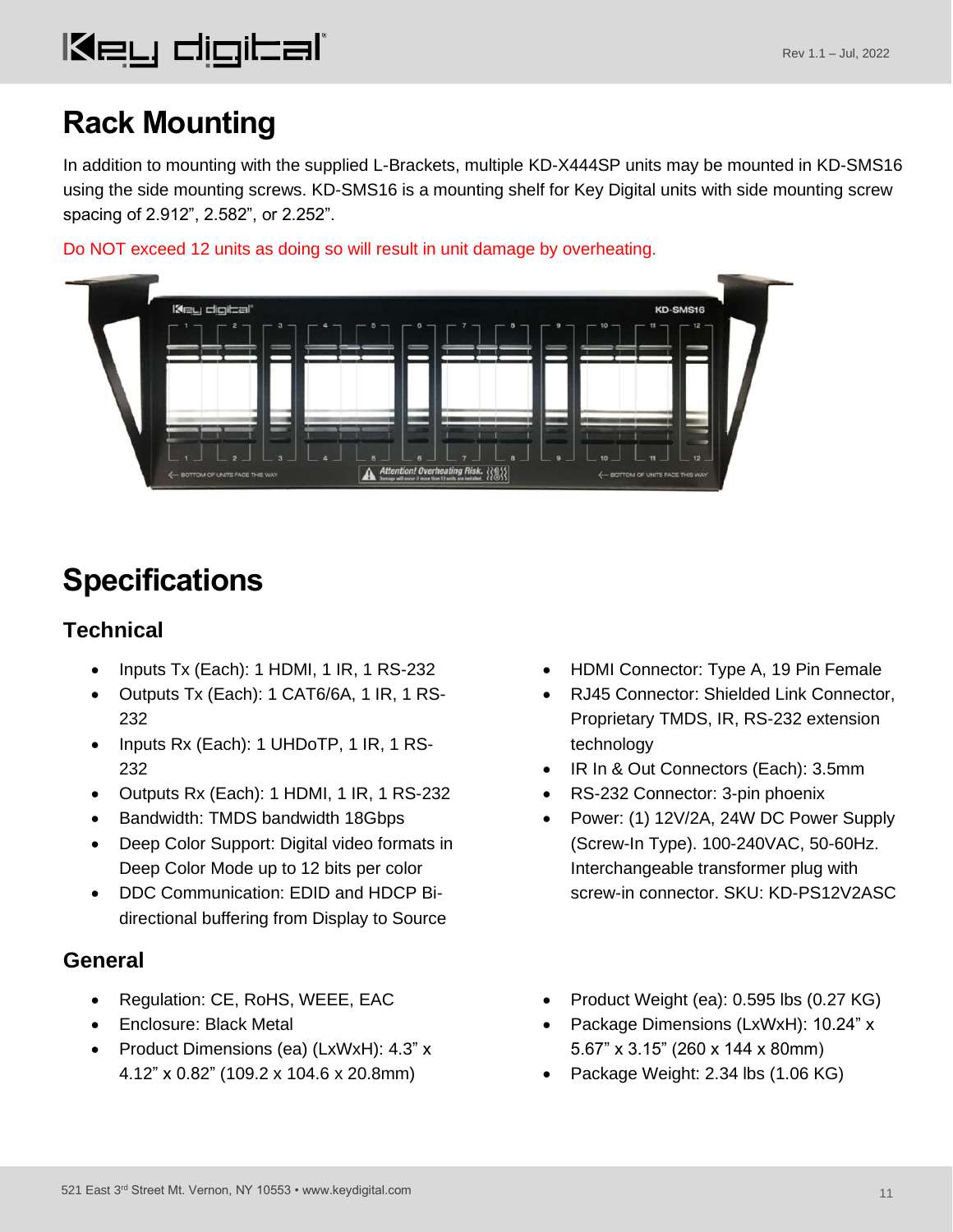## **Product Warnings & Safety Instructions**



## **Important Product Warnings:**

- 1. Connect all cables before providing power to the unit.
- 2. Test for proper operation before securing unit behind walls or in hard to access spaces.
- 3. If installing the unit into wall or mounting bracket into sheet-rock, provide proper screw support with bolts or sheet-rock anchors.



#### **Please be sure to follow these instructions for safe operation of your unit.**

- 1. Read and follow all instructions.
- 2. Heed all warnings.
- 3. Do not use this device near water.
- 4. Clean only with dry cloth.
- 5. Install in accordance with the manufacturer's instructions.
- 6. Do not install near any heat sources such as radiators, heat registers, stoves, or other apparatus (including amplifiers) that produce heat.
- 7. Only use attachments/accessories specified by the manufacturer.
- 8. Refer all servicing to qualified service personnel. Servicing is required when the device has been damaged in any way including:
	- o Damage to the power supply or power plug
	- o Exposure to rain or moisture

## **Power Supply Use:**

**You MUST use the Power Supply provided with your unit or you VOID the Key Digital® Warranty and risk damage to your unit and associated equipment.**